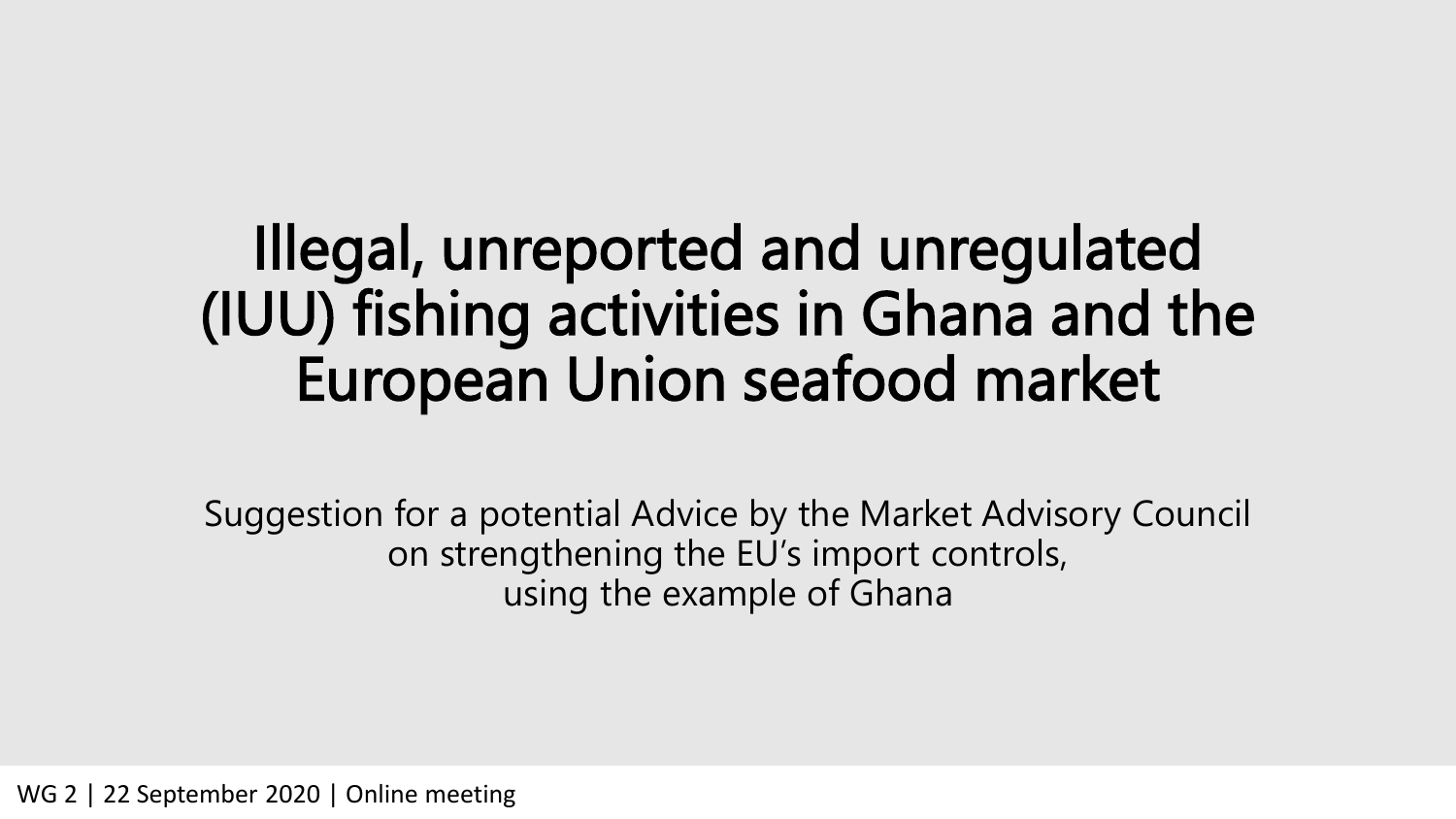### Report

- Published July 2020
- Key findings: **Systemic illegal practices in Ghana's bottom trawl industry**
- **High risk of seafood caught by illegal fishing practices**  *Potential to reach the EU market*
- Devastating impacts on local fishing communities

#### **EUROPE - A MARKET FOR ILLEGAL SEAFOOD FROM WEST AFRICA:**

The case of Ghana's industrial trawl sector





A report produced by the Environmental Justice F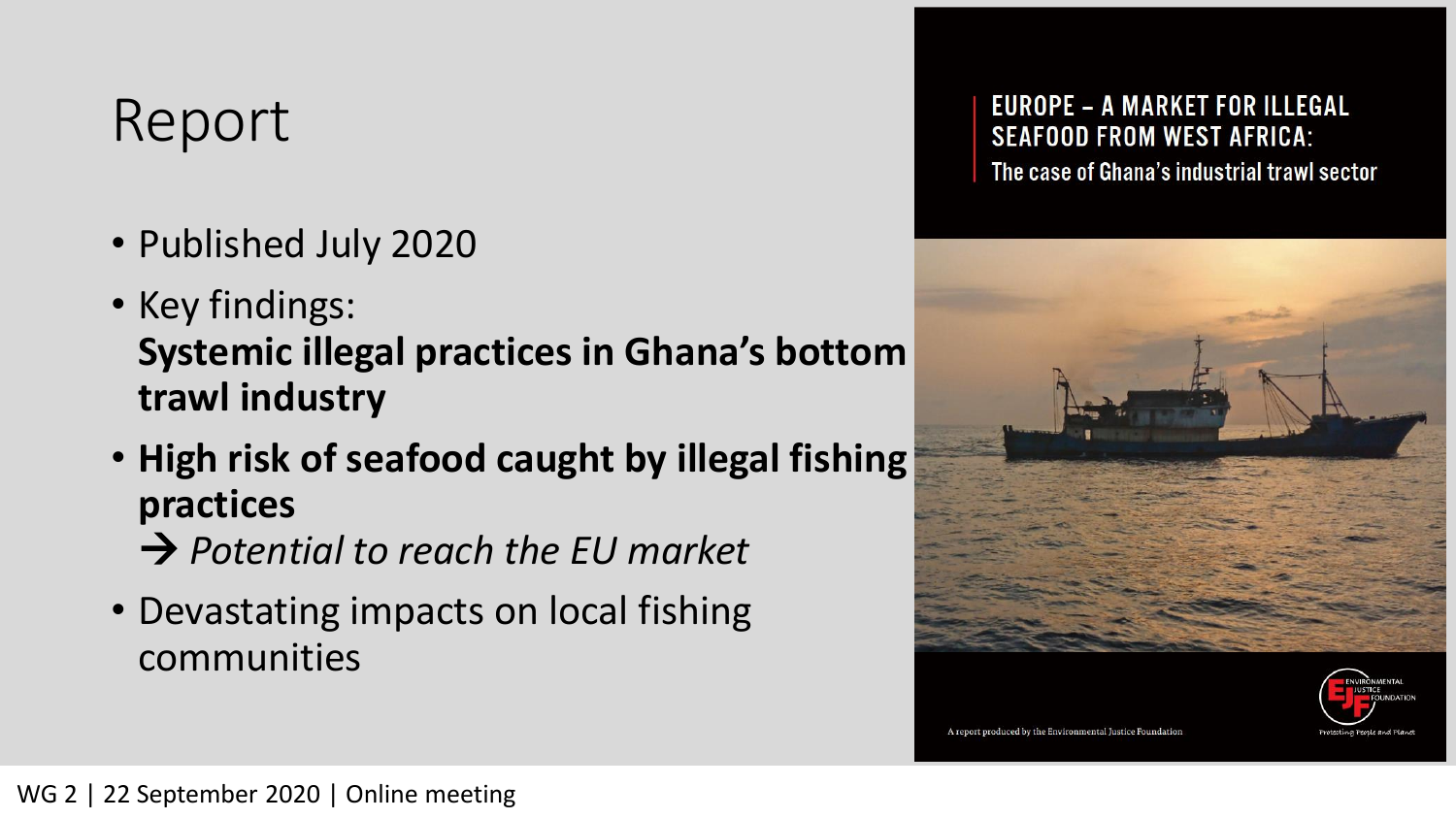#### Report - Background

- EU = **Ghana's main market for fisheries exports** (c. 85% of the country's seafood export value in recent years)
- 2018: **EU imported 33,574 tonnes of fisheries products from Ghana** (worth €157.3 million)
- **Ghanaian-flagged industrial trawlers** (licenced to catch demersal species)  $\rightarrow$  authorised under EU health legislation to export fisheries products to the EU market
- Ghana's industrial trawl fleet: **exports between 2,000 - 3,500 tonnes**  of cuttlefish, octopus and squid **to the EU** (esp. Portugal, Italy and Spain; worth c. €10 million)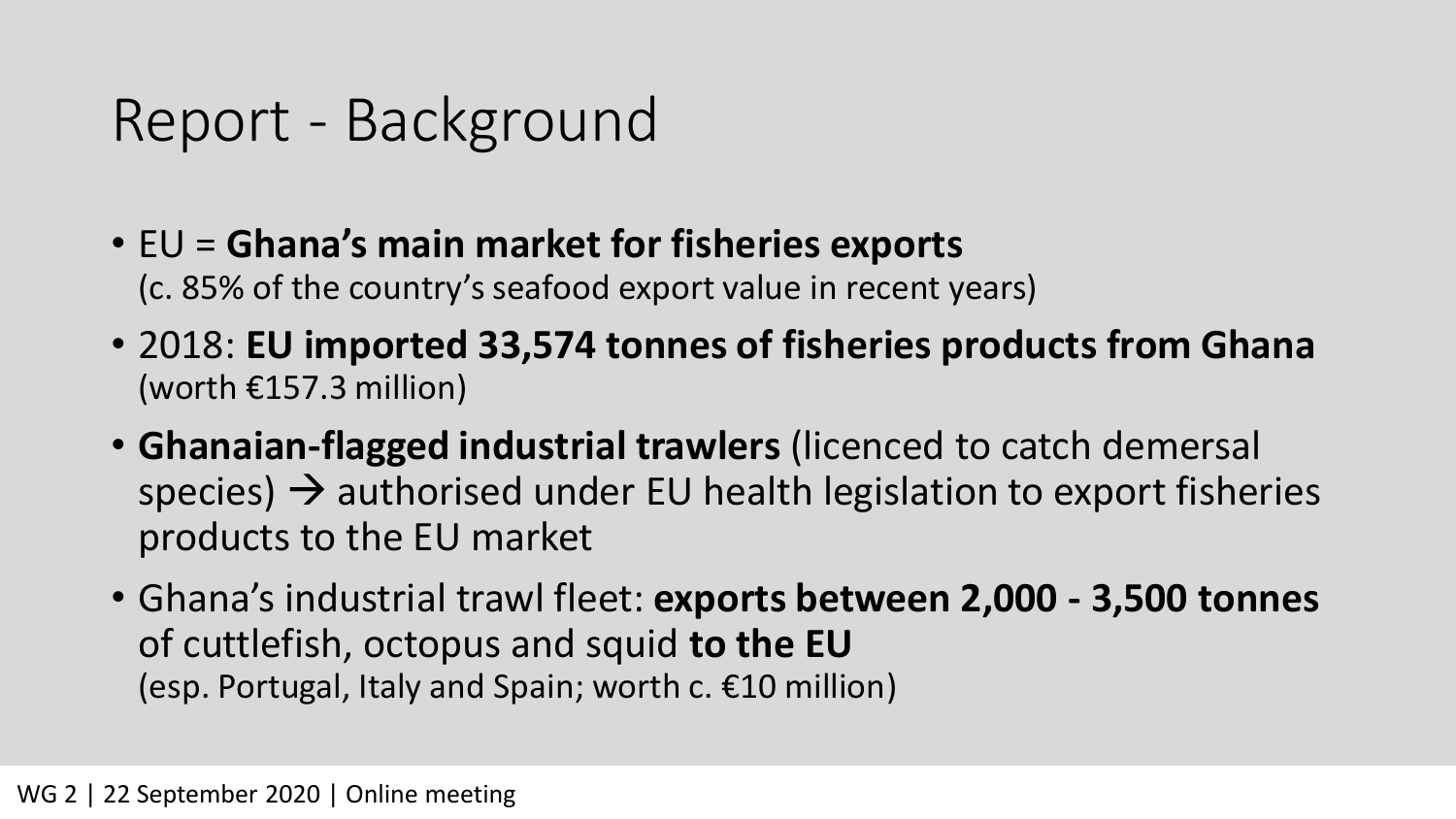#### Report - Background

- **Exports from the industrial trawl fleet** = **less than 10%** of total seafood trade from Ghana to the EU
- Activities of these vessels = **disproportionate impact**
- Fishing vessels exporting seafood to the EU: **implicated in illegal 'saiko' trade**
	- + **other illegalities** (incursions into areas reserved for small-scale fishers)
- Research uncovered potential issues:
	- compliance of trawlers with EU health legislation
	- nationality requirements under Ghanaian law
	- legislation on foreign investment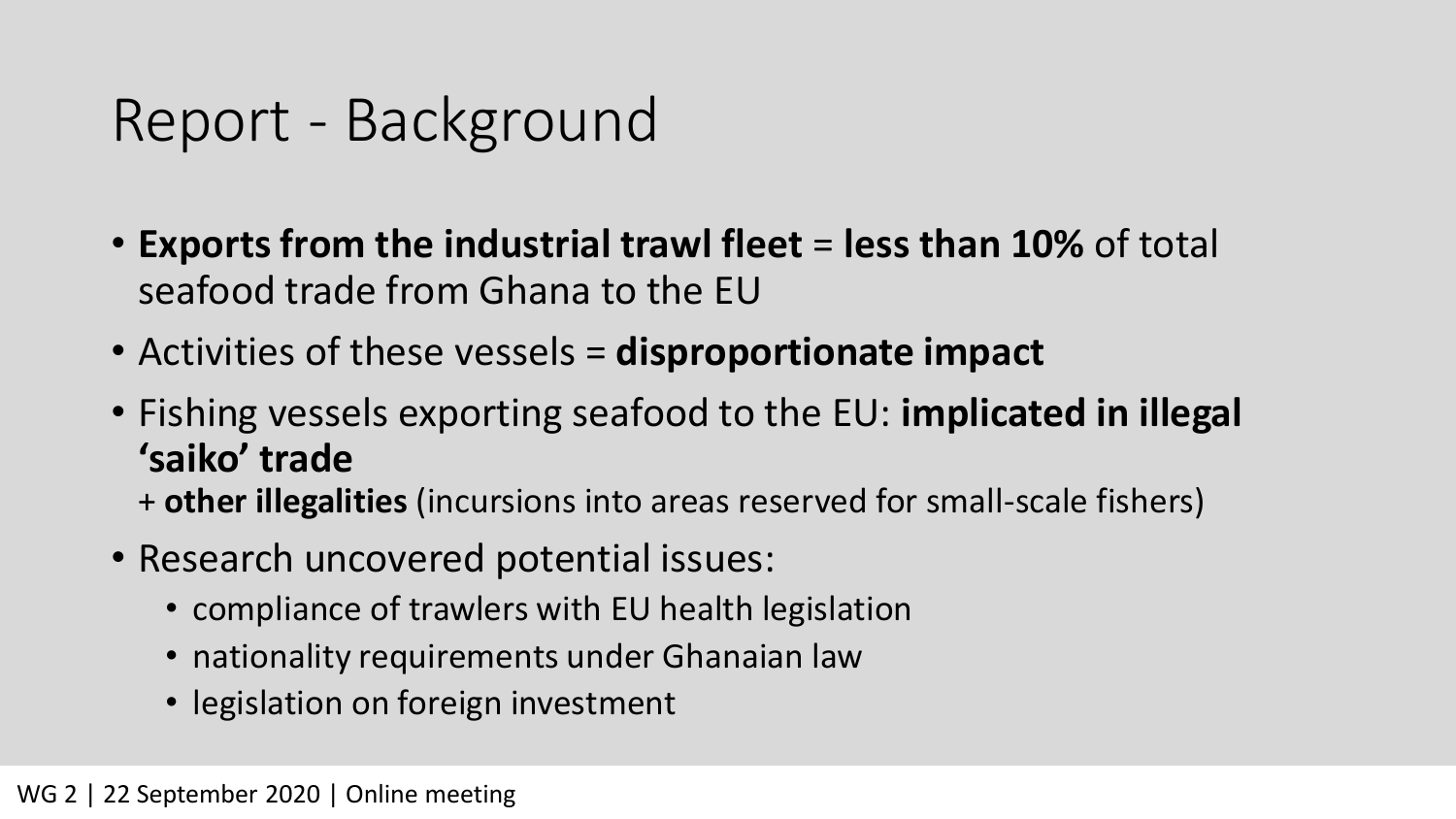### Key issue 1: Illegal trans-shipment at sea from trawlers to canoes

- Increase in the **illegal and highly destructive practice** known locally as '**saiko**'
- Saiko: demersal trawlers use mid-water trawl and under-sized mesh nets  $\rightarrow$  **illegally target small pelagic species**, such as sardinella, reserved for small-scale fishers
- **Catches** (often include large numbers of juvenile fish)  $\rightarrow$  trans**shipped at sea to canoes** for onward sale to fishing communities
- **Prohibited under Ghanaian law** *but*: c. 100,000 t traded illegally in 2017 (value: up to US\$ 80 million)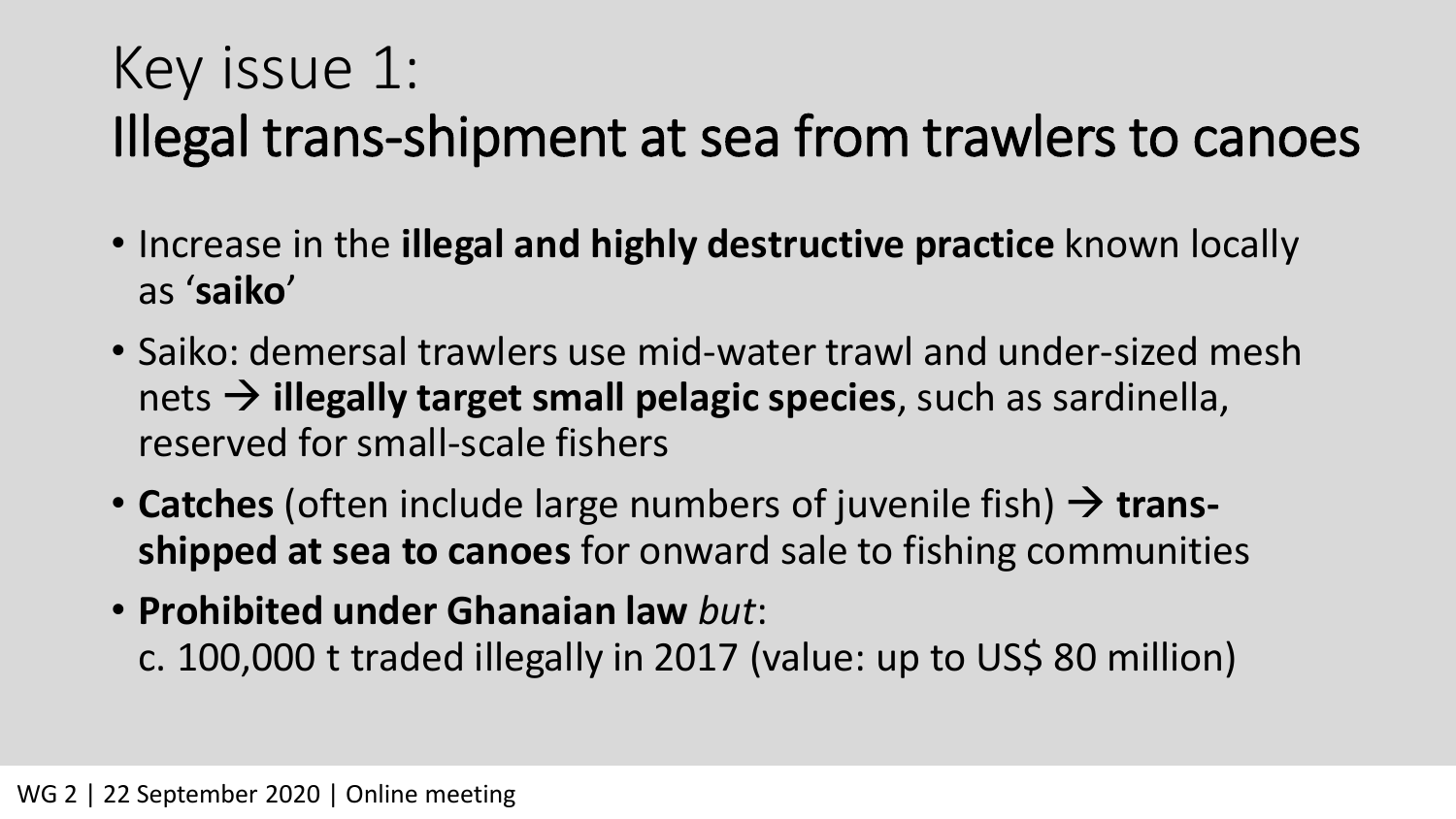### Key issue 2: Foreign beneficial ownership in breach of national law

- **72 industrial trawlers**: licensed to fish in Ghana's waters
- Vast majority (estimated 90%) = **beneficially owned by Chinese corporations**
- Use of **"front" companies**
- **Lack of transparency** around the ownership and control of vessels operating in Ghanaian waters  $\rightarrow$  Hard to identify the beneficiaries of illegal activities
- **Sanctions** imposed **fail to have a deterrent effect** or go unpaid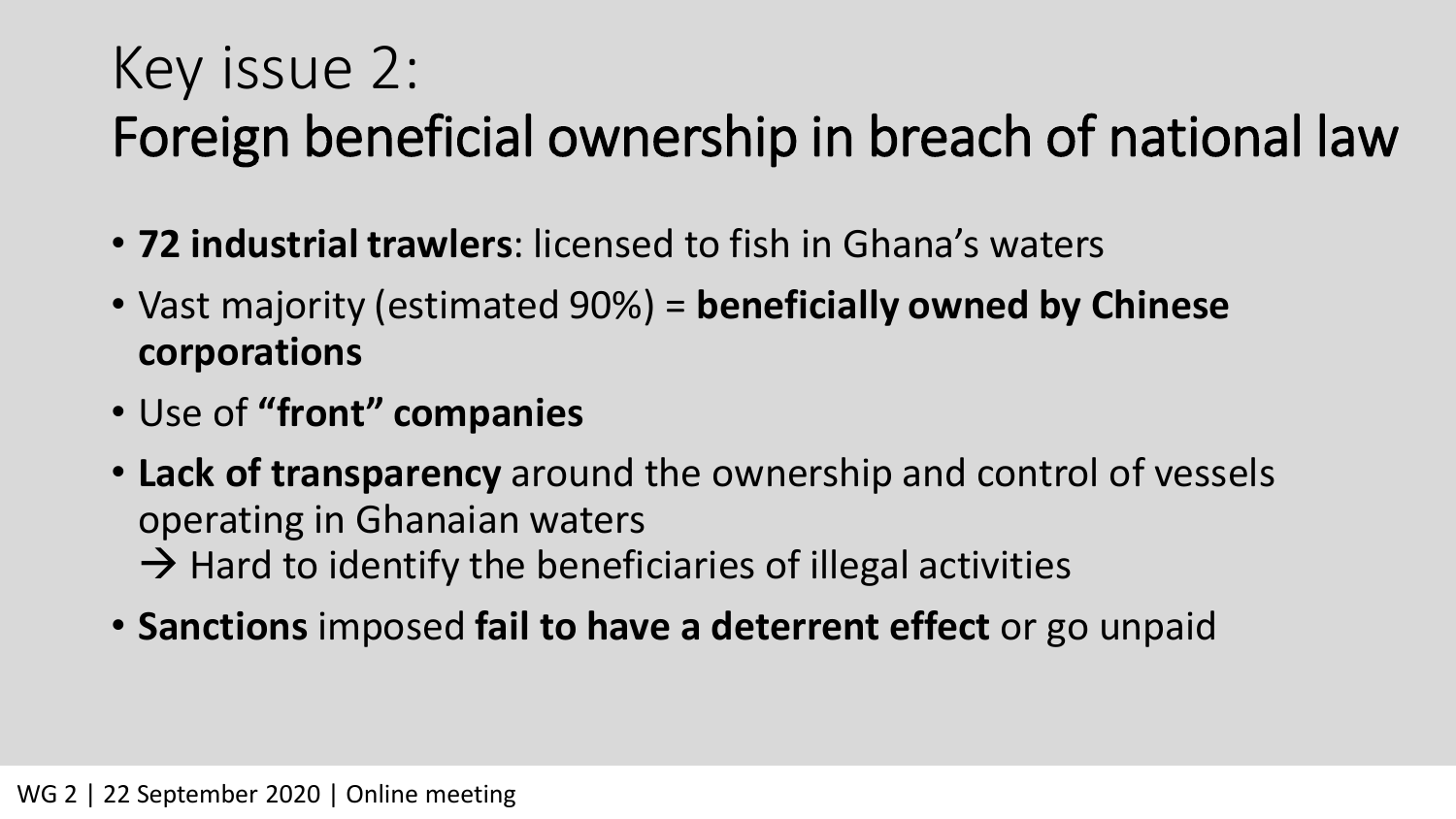## Key issue 3:

#### Irregularities in relation to EU health requirements

- Fishing vessels authorised to export fisheries products to the EU market  $\rightarrow$  in flag state's list of authorised establishments under EU health legislation
- Up to end of 2019: **9 trawlers operating under the Ghanaian flag appearing in China's list of authorised establishments**
- **Presence of Ghanaian-flagged vessels in China's list of authorised establishments**: potential 'double flagging' of these vessels to both Ghana and China
- Could mean: more products from Ghana's trawl fishery  $\rightarrow$  find way to EU market as products of "Chinese", not Ghanaian origin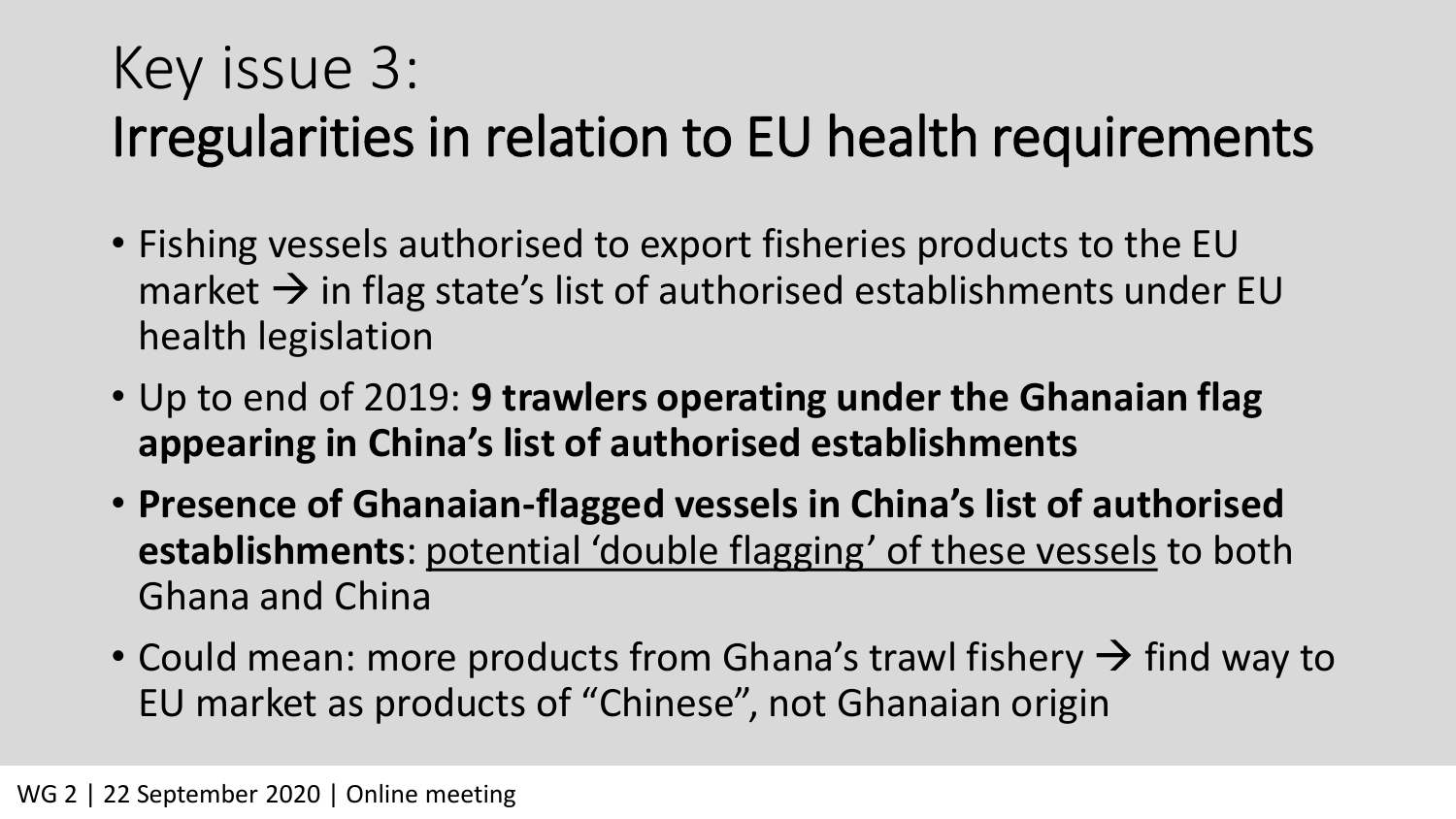# Potential recommendations to the Commission

- **Cooperates with the government of Ghana through the EU-Ghana IUU Working Group** established after the lifting of the yellow card to address illegal and destructive fishing practices, with a **specific focus on ending saiko** and **improving transparency in Ghana's industrial fishing sector**.
- Is prepared to **use all tools foreseen under the EU IUU Regulation if it is demonstrated that Ghana has failed to discharge its duties under international law as flag, port, coastal or market state** and to remedy this situation as envisaged in Commissioner Sinkevičius' mission letter.
- **Brings**, through the appropriate channels, **IUU fishing risks to the attention of EU Member States, particularly Portugal, Italy and Spain**, which **receive the majority of cephalopod imports from Ghana, and requires them to increase scrutiny of fisheries imports stemming from Ghana's trawl sector**
- **Brings**, through the appropriate channels, **risks of IUU fishing and potential trade diversion to the attention of other EU Member States, such as France, Germany and the Netherlands, as well as the United Kingdom**, which are major **importers of tuna products from the country**.
- **Uses the information gathered from EU Member States' verifications** to best orient the actions under the auspices of the EU-Ghana IUU Working Group.

#### WG 2 | 22 September 2020 | Online meeting